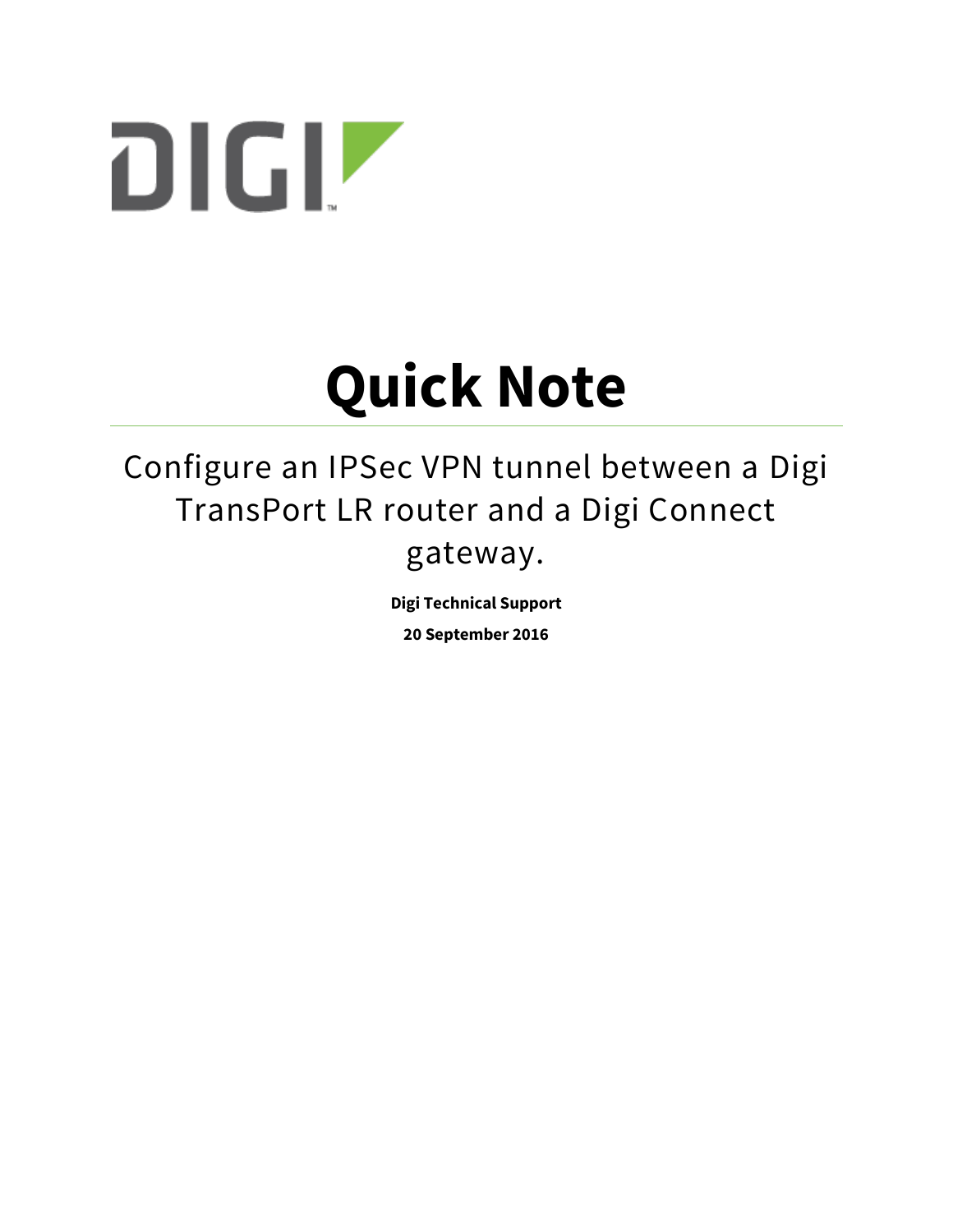## **Contents**

| $\mathbf{1}$   |       |  |  |  |  |  |
|----------------|-------|--|--|--|--|--|
|                | 1.1   |  |  |  |  |  |
|                | 1.2   |  |  |  |  |  |
|                | 1.3   |  |  |  |  |  |
| $\overline{2}$ |       |  |  |  |  |  |
| 3              |       |  |  |  |  |  |
|                | 3.1   |  |  |  |  |  |
|                | 3.1.1 |  |  |  |  |  |
|                | 3.1.2 |  |  |  |  |  |
| 4              |       |  |  |  |  |  |
|                | 4.1   |  |  |  |  |  |
|                | 4.2   |  |  |  |  |  |
|                | 4.2.1 |  |  |  |  |  |
|                | 4.2.2 |  |  |  |  |  |
|                | 4.3   |  |  |  |  |  |
|                | 4.4   |  |  |  |  |  |
| 5              |       |  |  |  |  |  |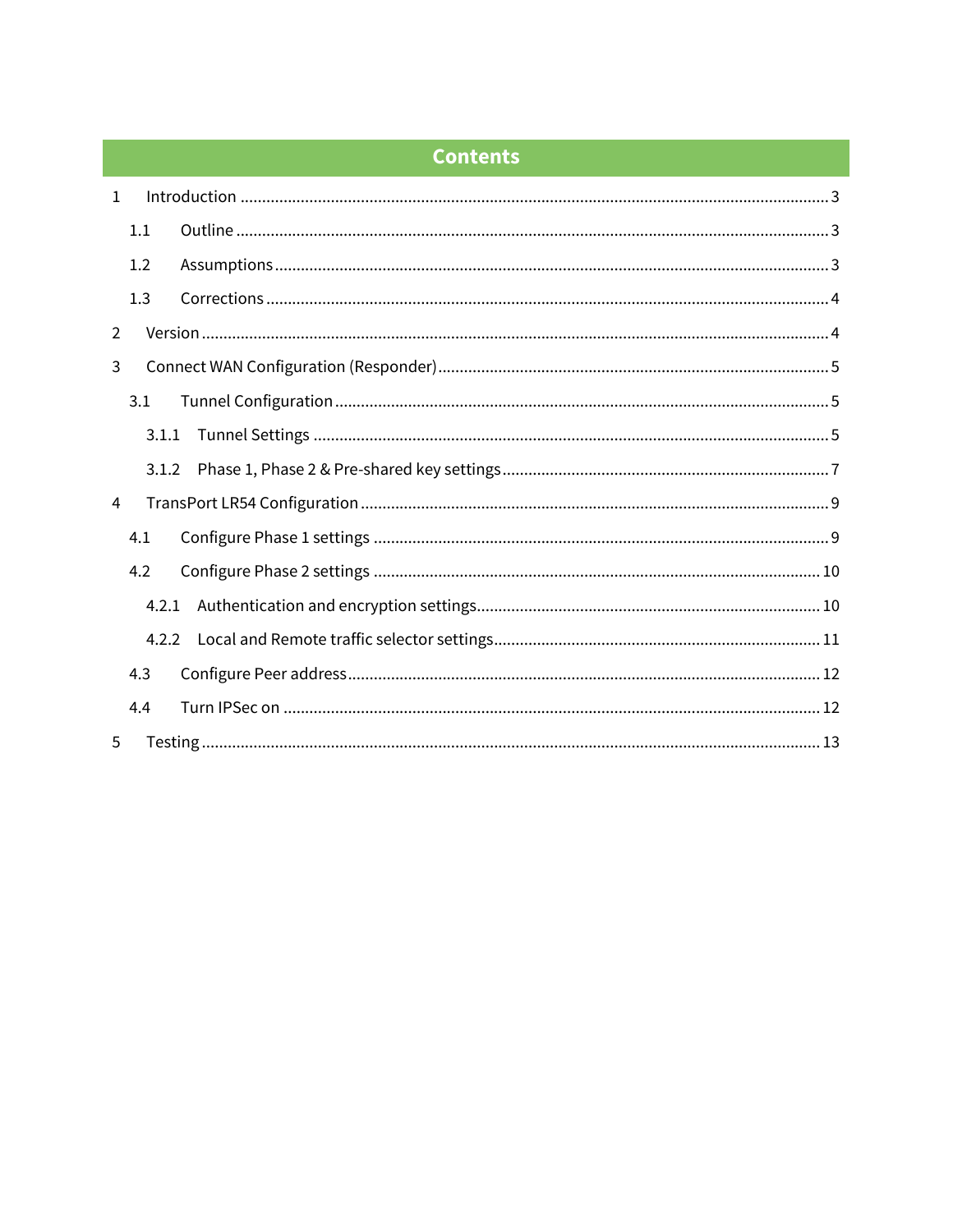## <span id="page-2-0"></span>**1 INTRODUCTION**

## <span id="page-2-1"></span>**1.1 Outline**

This document will describe how to configure an IPSec VPN tunnel between a TransPort LR54 as the Initiator and a Connect WAN 3G as the Responder. The document will assume that WAN connectivity is configured and available on both units.



## <span id="page-2-2"></span>**1.2 Assumptions**

This guide has been written for use by technically competent personnel with a good understanding of the communications technologies used in the product and of the requirements for their specific application. It also assumes a basic ability to access and navigate a Digi TransPort router and configure it with basic routing functions

This application note applies to:

**Model:** DIGI TransPort LR54 and Connect WAN 3G

**Firmware versions: LR54:** 1.1.0.6 and later **DCWAN:** 2.17.6.1

**Configuration:** This document assumes that the devices are set to their factory default configurations. Most configuration commands are shown only if they differ from the factory default.

**Please note:** This application note has been specifically rewritten for the specified firmware versions and later but will work on earlier versions of firmware. Please contact [tech.support@digi.com](mailto:tech.support@digi.com) if your require assistance in upgrading the firmware of the TransPort or Connect WAN router.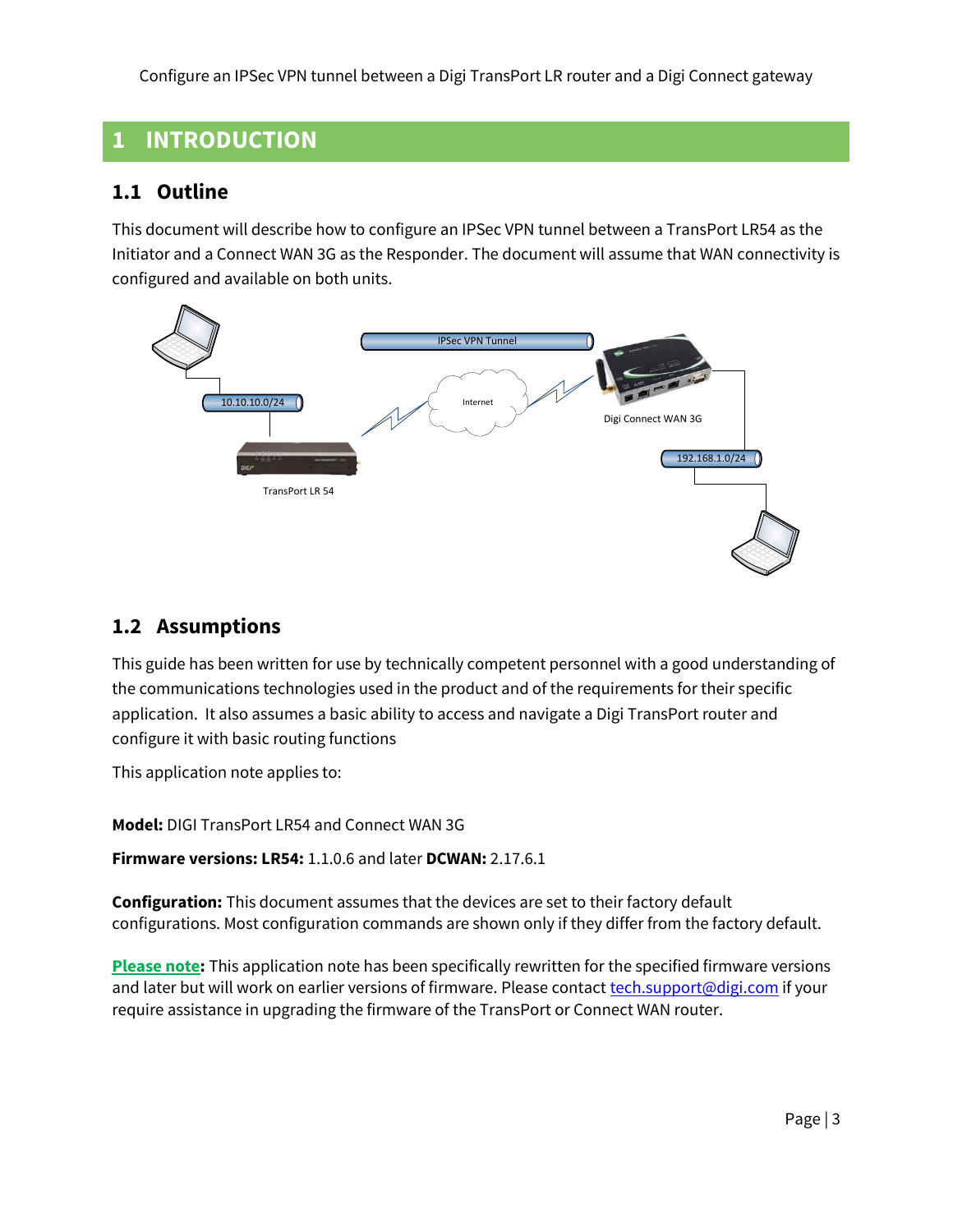## <span id="page-3-0"></span>**1.3 Corrections**

Requests for corrections or amendments to this application note are welcome and should be addressed to: [tech.support@digi.com](mailto:tech.support@digi.com) Requests for new application notes can be sent to the same address.

## <span id="page-3-1"></span>**2 VERSION**

| , Version Number <sup>(</sup> | <b>Status</b> |
|-------------------------------|---------------|
| ∩                             | published     |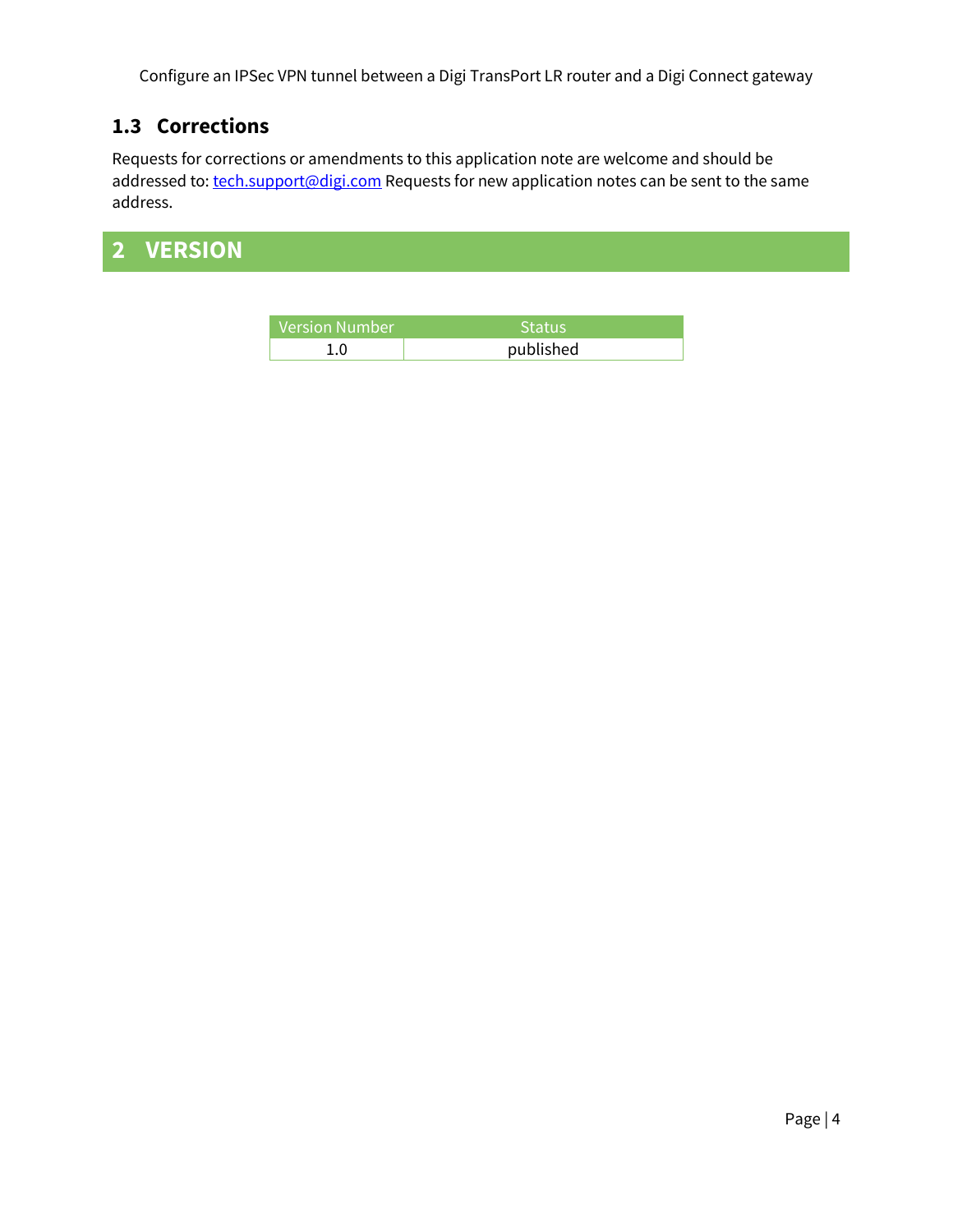## <span id="page-4-0"></span>**3 CONNECT WAN CONFIGURATION (RESPONDER)**

## <span id="page-4-1"></span>**3.1 Tunnel Configuration**

Open a web browser to the IP address of the Connect WAN router.

Navigate to:

#### **Configuration – Network > Virtual Private Network (VPN) Settings > VPN Policy Settings**

Click **Add**

#### <span id="page-4-2"></span>**3.1.1 Tunnel Settings**

Configure the VPN mode for incoming and set the remaining settings as required or like in the below example:

|                        |                                         | <b>VPN - Tunnel #1 - Configuration</b>                                                          |   |  |
|------------------------|-----------------------------------------|-------------------------------------------------------------------------------------------------|---|--|
|                        | Description:                            | LR54 Tun                                                                                        |   |  |
|                        | VPN Tunnel:                             | <b>ISAKMP</b>                                                                                   | ◡ |  |
|                        | Local Endpoint Type:                    | Local endpoint is a subnet                                                                      |   |  |
| <b>VPN Mode</b>        |                                         |                                                                                                 |   |  |
|                        | 0.0.0.0                                 | $\bigcirc$ Initiate client connections to and accept connections from the remote VPN device at: |   |  |
|                        |                                         | Accept connections from any VPN device                                                          |   |  |
| Identity               |                                         |                                                                                                 |   |  |
|                        | Network Interface: mobile0 V            |                                                                                                 |   |  |
|                        |                                         |                                                                                                 |   |  |
|                        |                                         | $\vee$ Keep tunnel up by periodically sending pings                                             |   |  |
|                        | Minutes Between Pings:                  | 1                                                                                               |   |  |
|                        |                                         | $\bullet$ Use the following as the identity: dcwan3g                                            |   |  |
|                        | $\bigcirc$ Use the interface IP address |                                                                                                 |   |  |
|                        |                                         | $\bigcirc$ Use the identity certificate X.509 distinguished name (DN)                           |   |  |
|                        |                                         |                                                                                                 |   |  |
| <b>Local Endpoint</b>  |                                         |                                                                                                 |   |  |
|                        | IP Address:                             | Tunnel Network Traffic from the following Local Network:<br>192.168.1.0                         |   |  |
|                        | Subnet Mask:                            | 255.255.255.0                                                                                   |   |  |
|                        |                                         |                                                                                                 |   |  |
| <b>Remote Endpoint</b> |                                         |                                                                                                 |   |  |
|                        |                                         | Tunnel Network Traffic to the following Remote Network:                                         |   |  |
|                        | IP Address:                             | 10.10.10.0                                                                                      |   |  |
|                        | Subnet Mask:                            | 255.255.255.0                                                                                   |   |  |
|                        |                                         |                                                                                                 |   |  |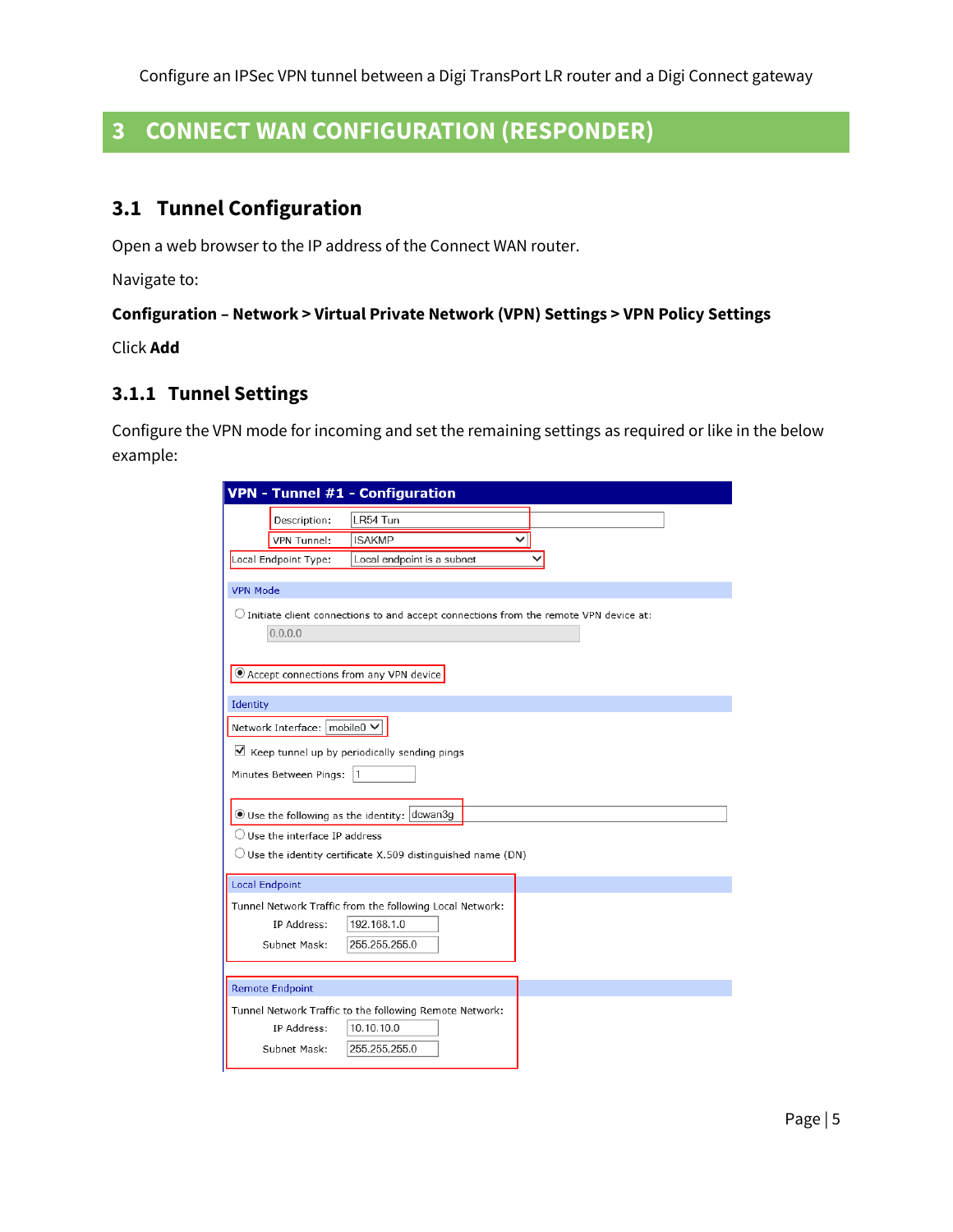| Parameter                            | <b>Setting</b>                            | <b>Description</b>                                     |
|--------------------------------------|-------------------------------------------|--------------------------------------------------------|
| Description                          | LR54 Tun                                  | This is the description of the Tunnel                  |
| <b>VPN Tunnel</b>                    | <b>ISAKMP</b>                             | Tunnel mode used. IPSec with IKE<br>and Preshared key  |
| Local Endpoint<br><b>Type</b>        | Local endpoint is a subnet                | Lan to Lan type VPN connecting 2<br>subnets.           |
| VPN Mode                             | Accept connections from<br>any VPN device | Responder mode                                         |
| Network Interface                    | Mobile <sub>0</sub>                       | Interface used to build the IPSec<br><b>VPN Tunnel</b> |
| Use the following<br>as the identity | dcwan3g                                   | Local ID                                               |
| Local Endpoint IP<br>Address         | 192.168.1.0                               | Local subnet IP Address on the<br>Connect WAN side     |
| Local Endpoint<br><b>Subnet Mask</b> | 255.255.255.0                             | Local subnet Mask on the Connect<br>WAN side           |
| Remote Endpoint<br><b>IP Address</b> | 10.10.10.0                                | Remote subnet IP Address on the<br>TransPort LR side   |
| Remote Enpoint<br><b>Subnet Mask</b> | 255.255.255.0                             | Remote subnet Mask on the<br>TransPort LR side         |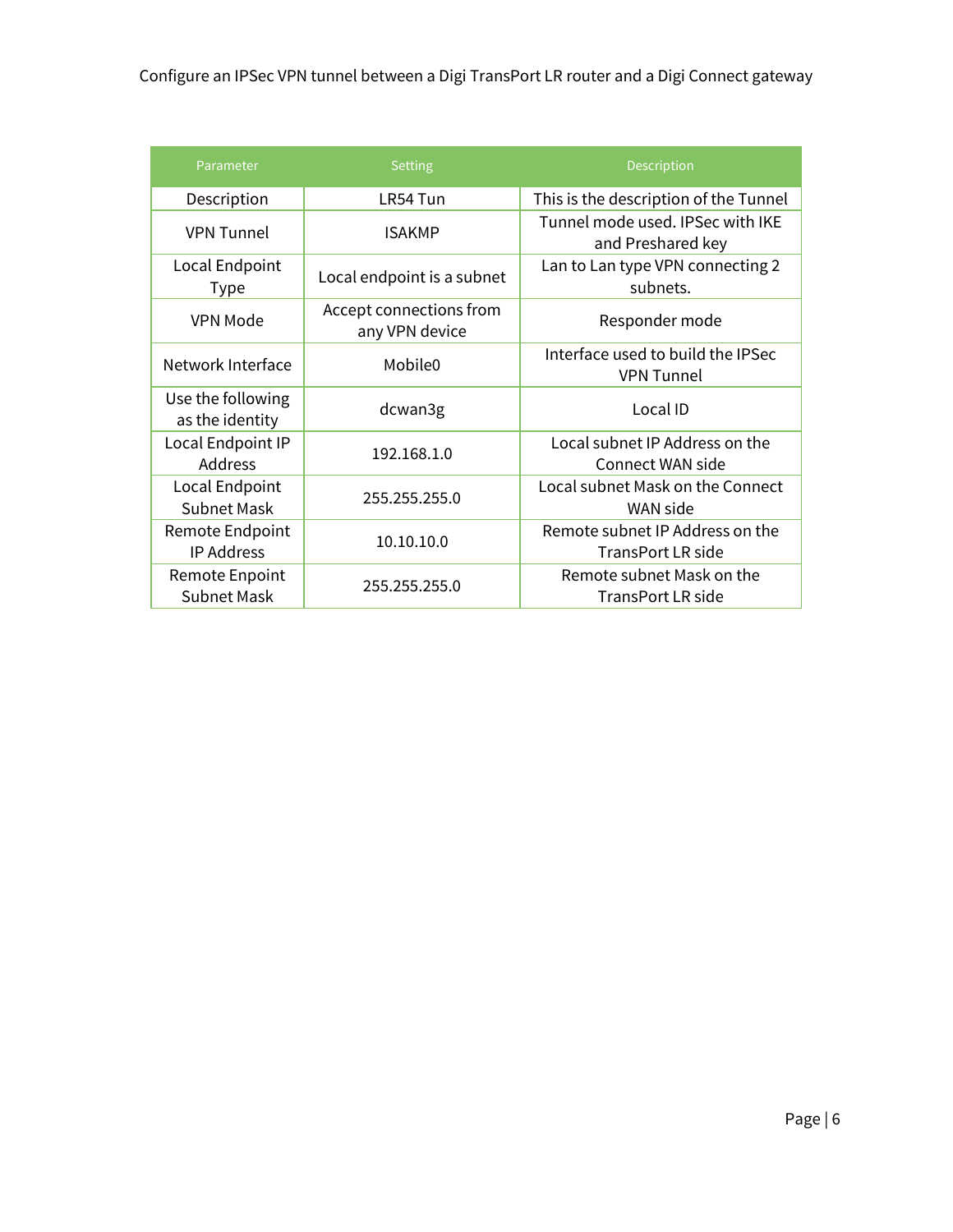## <span id="page-6-0"></span>**3.1.2 Phase 1, Phase 2 & Pre-shared key settings**

| Pre-Shared Key Settings                                                                                         |  |  |  |  |  |  |  |
|-----------------------------------------------------------------------------------------------------------------|--|--|--|--|--|--|--|
| Use the following IP address, FQDN, or username for the remote VPN's ID:                                        |  |  |  |  |  |  |  |
| Ir <sub>54</sub>                                                                                                |  |  |  |  |  |  |  |
|                                                                                                                 |  |  |  |  |  |  |  |
| Use the following pre-shared key to negotiate IKE security settings:<br>digitestvpn123                          |  |  |  |  |  |  |  |
|                                                                                                                 |  |  |  |  |  |  |  |
| <b>ISAKMP Phase 1 Settings</b>                                                                                  |  |  |  |  |  |  |  |
| General Security Settings for Phase 1                                                                           |  |  |  |  |  |  |  |
| <b>Connection Mode:</b><br>Main<br>◡                                                                            |  |  |  |  |  |  |  |
| $\Box$ Enable Perfect Forward Secrecy (PFS)                                                                     |  |  |  |  |  |  |  |
|                                                                                                                 |  |  |  |  |  |  |  |
| <b>NAT-T Settings</b>                                                                                           |  |  |  |  |  |  |  |
| ■ Enable NAT Traversal (NAT-T)                                                                                  |  |  |  |  |  |  |  |
| Keep Alive Interval:<br> 20                                                                                     |  |  |  |  |  |  |  |
| <b>ISAKMP Phase 1 Policies</b>                                                                                  |  |  |  |  |  |  |  |
| <b>Authentication</b><br><b>Encryption</b><br><b>Integrity</b><br><b>Diffie-Hellman</b><br><b>SA Lifetime</b>   |  |  |  |  |  |  |  |
| Pre-Shared Key<br>AES (256-bit)<br>SHA1<br>86400 secs<br>Group 14<br>Remove                                     |  |  |  |  |  |  |  |
| DES (64-bit)<br>MD5<br>86400<br>Pre-Shared Key V<br>v<br>Group 2<br>$\checkmark$<br>$\checkmark$<br>Add<br>secs |  |  |  |  |  |  |  |
| <b>ISAKMP Phase 2 Settings</b>                                                                                  |  |  |  |  |  |  |  |
| <b>General Security Settings for Phase 2</b>                                                                    |  |  |  |  |  |  |  |
|                                                                                                                 |  |  |  |  |  |  |  |
| Diffie-Hellman:                                                                                                 |  |  |  |  |  |  |  |
| Group 14 V                                                                                                      |  |  |  |  |  |  |  |
| <b>ISAKMP Phase 2 Policies</b>                                                                                  |  |  |  |  |  |  |  |
| Use the following policies to negotiate security settings --Highest priority listed last:                       |  |  |  |  |  |  |  |
| <b>Authentication</b><br><b>SA Lifetime</b><br><b>Encryption</b>                                                |  |  |  |  |  |  |  |
| AES (256-bit)<br>SHA1<br>28200 secs<br>Remove                                                                   |  |  |  |  |  |  |  |
| None<br>None $\vee$<br>28200<br>$\checkmark$<br>Add<br>secs                                                     |  |  |  |  |  |  |  |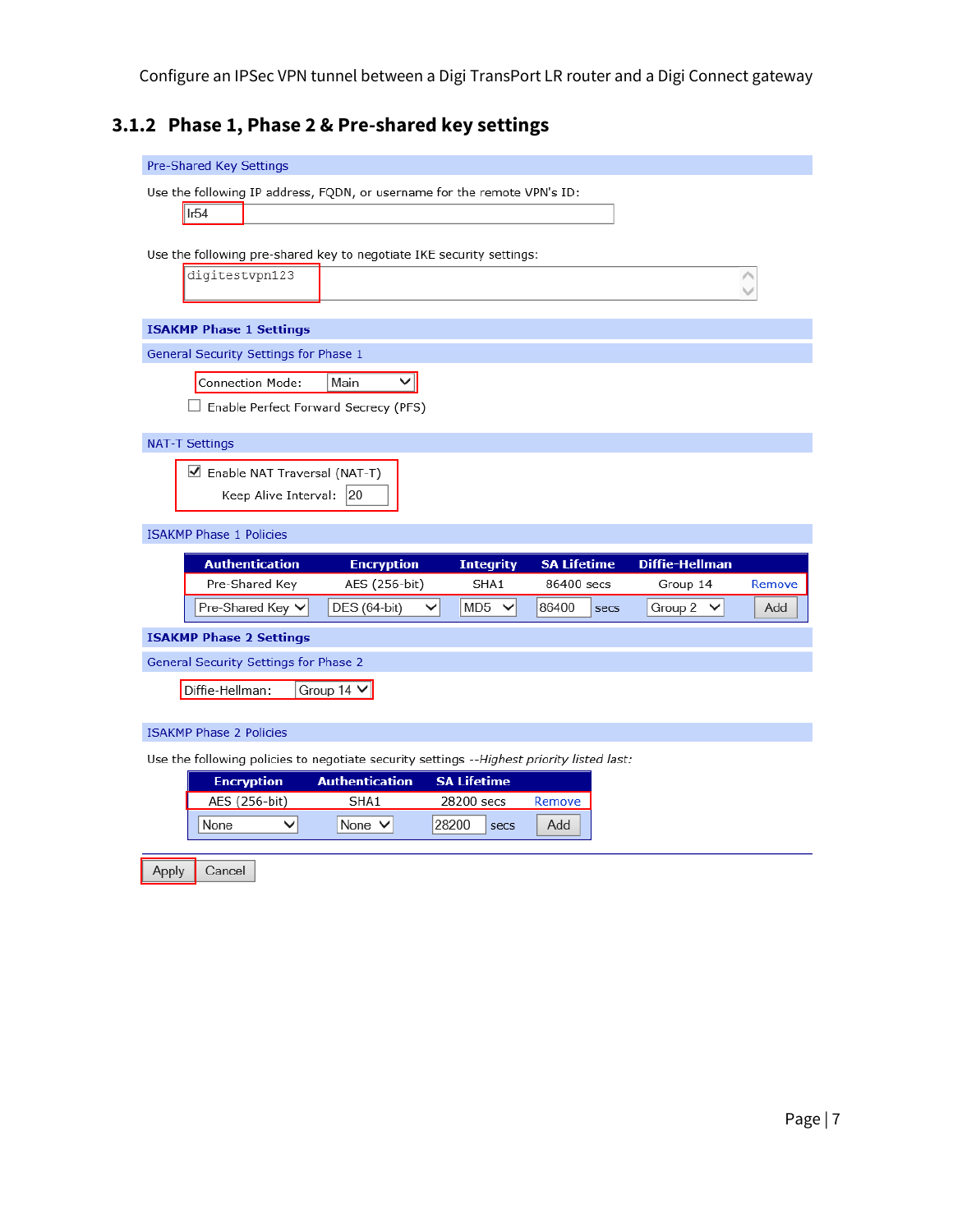| Parameter                      | <b>Setting</b>                 | Description                                 |  |  |  |  |
|--------------------------------|--------------------------------|---------------------------------------------|--|--|--|--|
| Remote VPN ID                  | lr54                           | Remote VPN ID used on the<br>TransPort LR54 |  |  |  |  |
| Pre-shared key                 | digitestypn123                 | Pre-shared key used for the tunnel          |  |  |  |  |
| <b>Connection Mode</b>         | Main                           | Use Main mode as the connection<br>mode.    |  |  |  |  |
| <b>NAT Traversal</b>           | Checked                        | Enable NAT Traversal                        |  |  |  |  |
| <b>ISAKMP Phase 1 policies</b> |                                |                                             |  |  |  |  |
| Authentication                 | Pre-Shared Key                 | <b>PSK Authentication</b>                   |  |  |  |  |
| Encyprtion                     | AES (256-bit)                  | <b>Encryption Type</b>                      |  |  |  |  |
| Integrity                      | SHA1                           | Integrity algorithm                         |  |  |  |  |
| SA Lifetime                    | 86400 secs                     | <b>Security Association lifetime</b>        |  |  |  |  |
| Diffie Hellman                 | Group 14                       | <b>DH</b> Group                             |  |  |  |  |
|                                | <b>ISAKMP Phase 2 Settings</b> |                                             |  |  |  |  |
| Diffie-Hellman                 | Group 14                       | DH Group                                    |  |  |  |  |
| <b>ISAKMP Phase 2 Policies</b> |                                |                                             |  |  |  |  |
| Encryption                     | AES (256-bit)                  | <b>Encryption Type</b>                      |  |  |  |  |
| Authentication                 | SHA1                           | Authentication algorithm                    |  |  |  |  |
| <b>SA Lifetime</b>             | 28200                          | Security Association lifetime               |  |  |  |  |

Click **Apply** to save and apply the changes.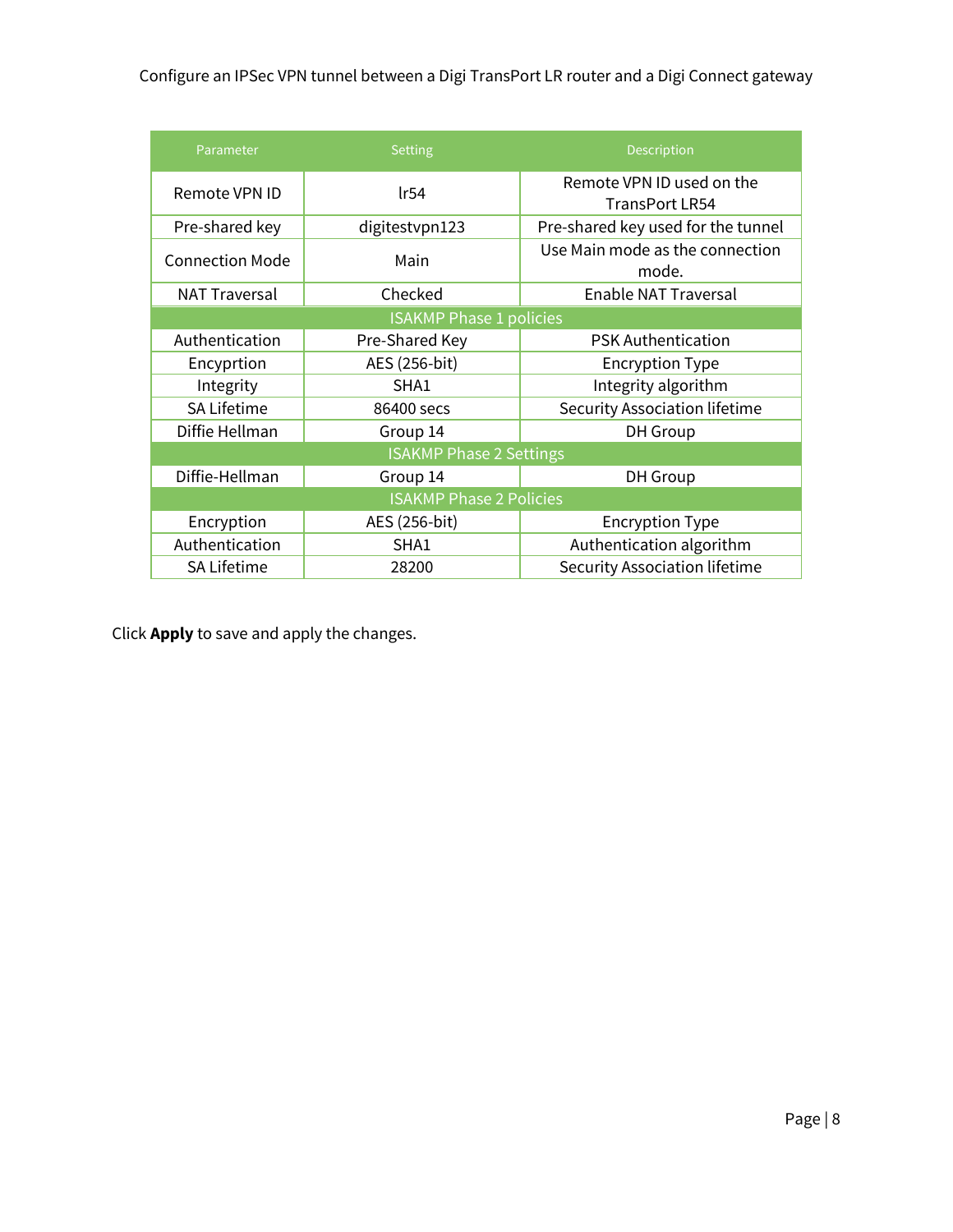## <span id="page-8-0"></span>**4 TRANSPORT LR54 CONFIGURATION**

**Please Note:** At the time of this document, the configuration of the TransPort LR54 is exclusively done via CLI (Command Line Interface)

All **IKE** and **IPSec** configuration is done within the **ipsec** command.

The following command will show all available options:

```
ipsec 1 ?
```
## **4.1 Configure Phase 1 settings**

Configure the IKE Phase 1 settings to match the settings of the Connect WAN Router.

- IKE version 1
- $\bullet$  SHA 1
- Group 5
- AES 256
- 4800 lifetime
- MAIN mode

Enter the parameters as follow:

```
digi.router> ipsec 1 ike 1
digi.router> ipsec 1 ike-authentication sha1
digi.router> ipsec 1 ike-diffie-hellman group5
digi.router> ipsec 1 ike-encryption aes256
digi.router> ipsec 1 ike-lifetime 4800
digi.router> ipsec 1 ike-mode main
```
Type the following to verify the IKE Phase 1 settings:

```
ipsec 1 ik?
digi.router> ipsec 1 ik?
Configures an IPsec tunnel
Syntax:
ipsec 1 <parameter> <value>
Available Parameters:
Parameter Current Value Description
-----------------------------------------------------------------------------
---
ike 1 1 1 1 IKE version to use for this IPsec
tunnel
ike-authentication sha1 IKE authentication type for IPsec 
tunnel
                                    IKE Diffie-Hellman group for IPsec
 ike-encryption aes256 IKE encryption type
 ike-lifetime 4800 Key lifetime in seconds
```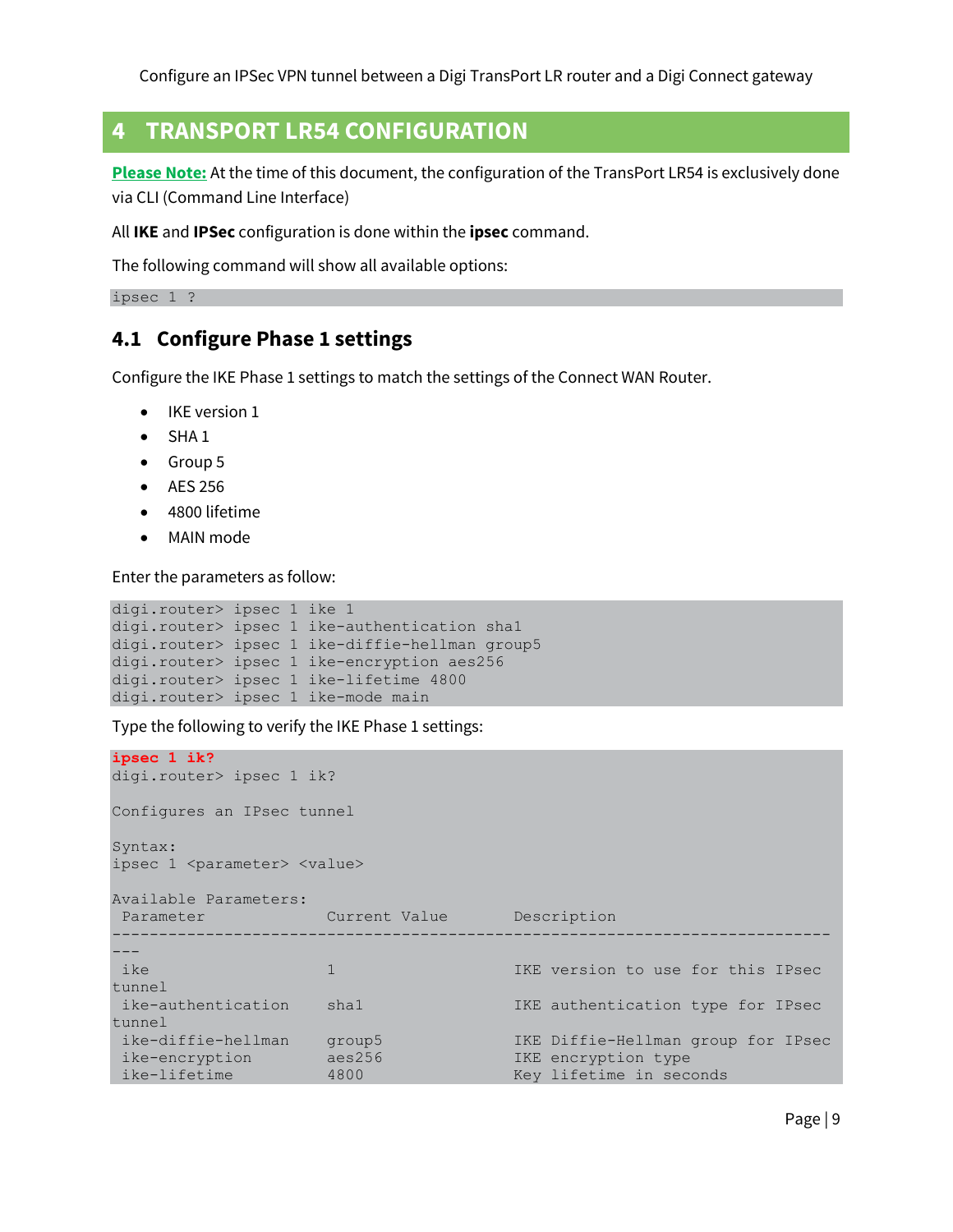| ike-mode  | maın |                                 |  |  | IKEv1 mode to use for this IPsec |
|-----------|------|---------------------------------|--|--|----------------------------------|
| tunnel    |      |                                 |  |  |                                  |
| ike-tries |      | Number of attempts to negotiate |  |  |                                  |

## <span id="page-9-0"></span>**4.2 Configure Phase 2 settings**

#### <span id="page-9-1"></span>**4.2.1 Authentication and encryption settings**

Configure the Phase 2 authentication and encryption settings to match the settings of the Connect WAN Router.

- Pre-shared key
- $\bullet$  SHA 1
- Group 5
- AES 128
- 3600 lifetime
- $\bullet$  psk

Enter the parameters as follow:

```
digi.router> ipsec 1 auth-by psk
digi.router> ipsec 1 esp-authentication sha1
digi.router> ipsec 1 esp-diffie-hellman group5
digi.router> ipsec 1 esp-encryption aes128
digi.router> ipsec 1 lifetime 3600
digi.router> ipsec 1 psk digitestvpn123
```
Type the following to verify the Phase 2 authentication and encryption settings:

```
digi.router> ipsec 1 es?
Configures an IPsec tunnel
Syntax:
ipsec 1 <parameter> <value>
Available Parameters:
 Parameter Current Value Description
 -----------------------------------------------------------------------------
---
esp-authentication sha1 ESP authentication type for IPsec 
tunnel
                                             ESP Diffie-Hellman group for IPsec
esp-diffie-hellman group5 ESP Diffie-Hellman group for I<br>esp-encryption aes128 ESP encryption type for IPsec
tunnel
```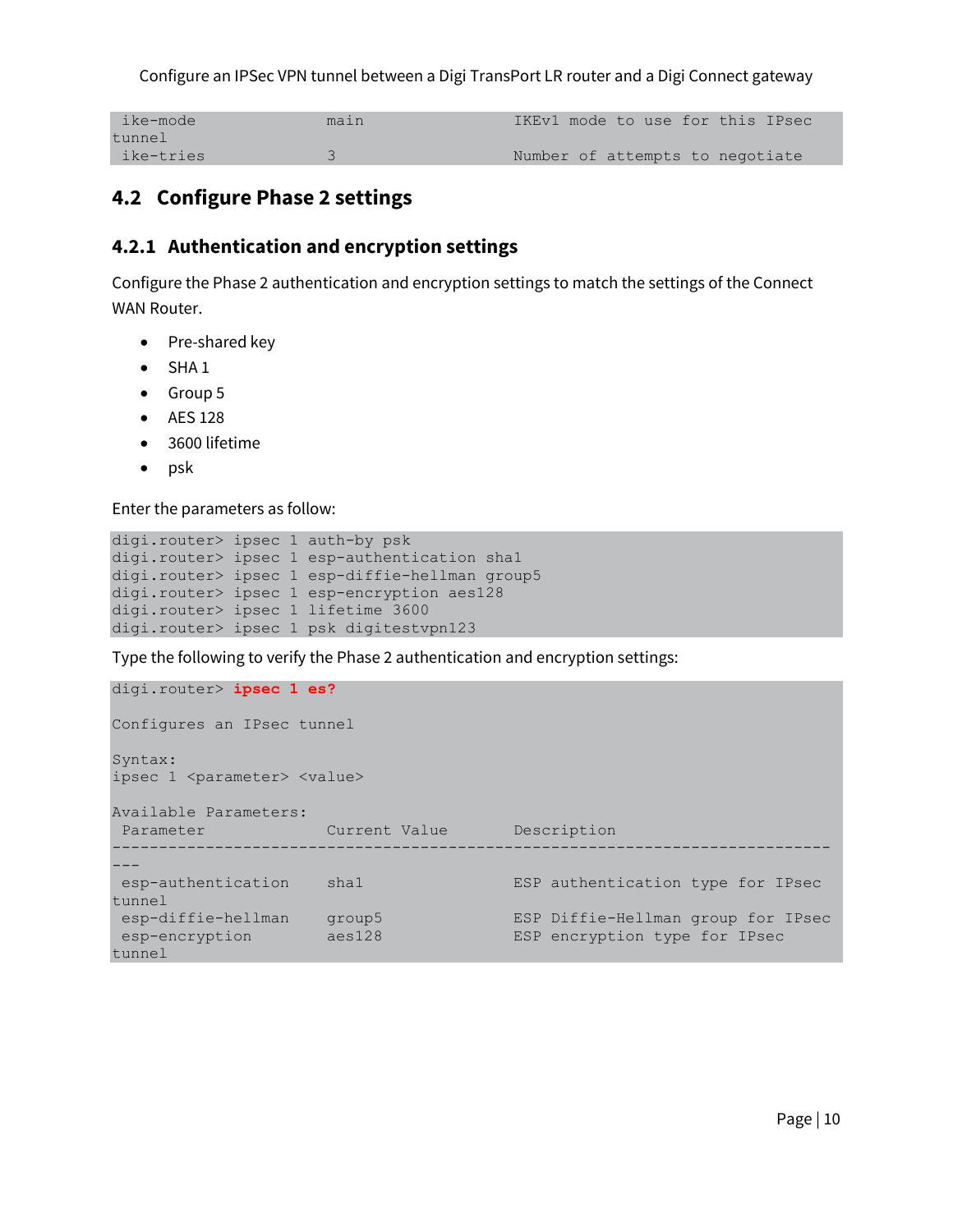## <span id="page-10-0"></span>**4.2.2 Local and Remote traffic selector settings**

Configure the Phase 2 local and remote traffic selector settings to match the settings of the Connect WAN Router.

- Local ID
- Remote ID
- Local network : 10.10.10.0
- Local mask : 255.255.255.0
- Remote network: 192.168.1.0
- Remote mask : 255.255.255.0

Enter the parameters as follow:

```
digi.router> ipsec 1 local-id lr54
digi.router> ipsec 1 remote-id dcwan3g
digi.router> ipsec 1 local-mask 255.255.255.0
digi.router> ipsec 1 local-network 10.10.10.0
digi.router> ipsec 1 remote-mask 255.255.255.0
digi.router> ipsec 1 remote-network 192.168.1.0
```
Type the following to verify the Phase 2 local and remote traffic selector settings:

```
digi.router> ipsec 1 loc?
Configures an IPsec tunnel
Syntax:
ipsec 1 <parameter> <value>
Available Parameters:
Parameter Current Value Description
-----------------------------------------------------------------------------
---
local-id lr54 Local ID used for this IPsec 
tunnel
local-mask 255.255.255.0 Local network mask for this IPsec 
tunnel
local-network 10.10.10.0 Local network for this IPsec 
tunnel
digi.router> ipsec 1 rem?
Configures an IPsec tunnel
Syntax:
ipsec 1 <parameter> <value>
Available Parameters:
Parameter Current Value Description
-----------------------------------------------------------------------------
---
```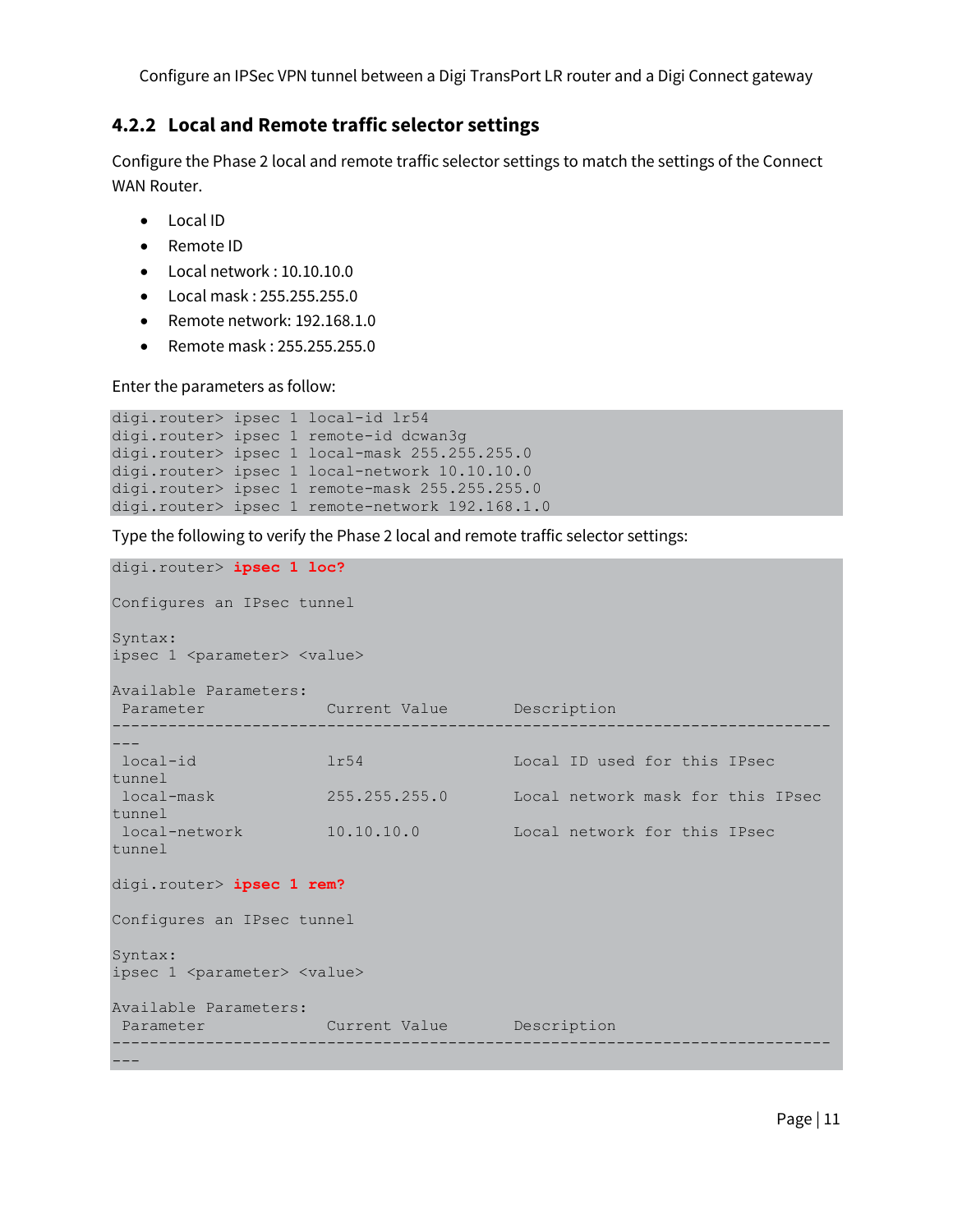| remote-id      | dcwan3q       |  | Remote ID used for this IPsec |  |
|----------------|---------------|--|-------------------------------|--|
| tunnel         |               |  |                               |  |
| remote-mask    | 255.255.255.0 |  | Remote network mask for this  |  |
| tunnel         |               |  |                               |  |
| remote-network | 192.168.1.0   |  | Remote network for this IPsec |  |
| tunnel         |               |  |                               |  |

## <span id="page-11-0"></span>**4.3 Configure Peer address**

To configure the Peer address, in this example, the IP address of the Mobile interface of the Connect WAN router do the following:

```
digi.router> ipsec 1 peer x.x.x.x
```
**x.x.x.x** being an IP address reachable via the WAN interface of the LR54.

## <span id="page-11-1"></span>**4.4 Turn IPSec on**

To enable the configured IPSec VPN tunnel, do the following:

digi.router> ipsec 1 state on

The configuration is complete and the tunnel should now be built.

To verify if the tunnel is up, do the following:

|                 |        | digi.router> show ipsec |               |                |          |
|-----------------|--------|-------------------------|---------------|----------------|----------|
| #               | Status | Peer                    | Local         | Remote         | Uptime   |
| 1 Up<br>seconds |        | 90.122.0.189            | 10.10.10.0/24 | 192.168.1.0/24 | $10^{-}$ |